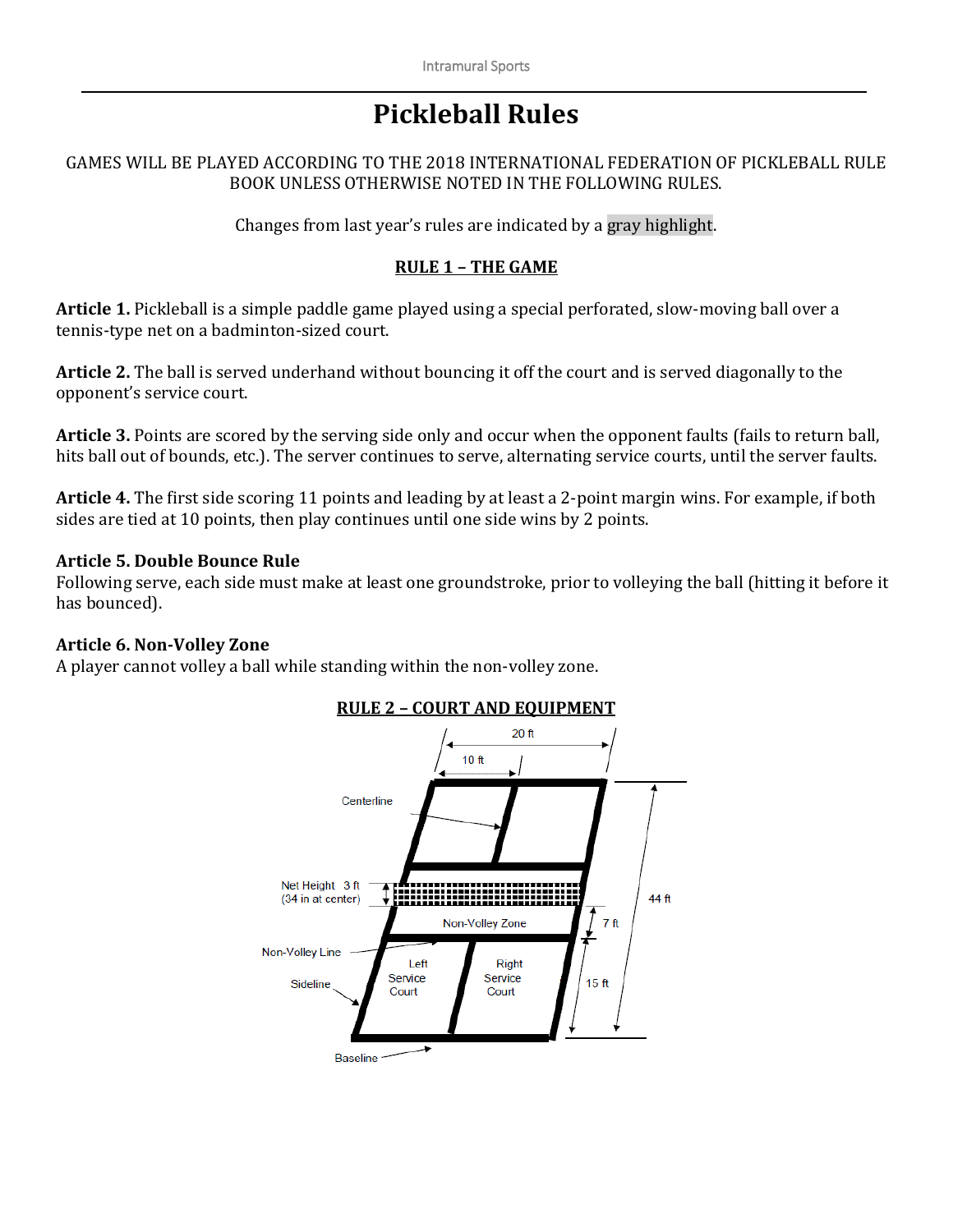# **Article 7. Location**

The UREC pickleball courts are located in UREC Sports Forum 1.

# **Article 8. Court Specifications**

The dimensions and measurements for the pickleball courts at UREC are:

- A. The court shall be a rectangle 20 feet wide and 44 feet long for both singles and doubles matches (see diagram).
- B. Court measurements shall be made to the outside of the lines. The lines should be 2 inches wide and the same color, clearly contrasting with the color of the playing surface.

# **Article 9. Lines and Areas**

The lines and areas of the standard pickleball court are:

- A. Baselines The baselines are the lines parallel to the net at each end of the court.
- B. Sidelines The sidelines are the lines perpendicular to the net on each side of the court.
- C. Non-Volley Line The non-volley line is the line on each side of the net between the sidelines and parallel to the net. These lines shall be located approximately 7 feet from the net.
- D. Non-Volley Zone The non-volley zone is the area of the court bounded by the two sidelines, the nonvolley line, and the net. The non-volley line and the sidelines are included in the non-volley zone.
- E. Centerline The centerline is the line on each side of the net bisecting the area between the non-volley line and the baseline.
- F. Service Courts The service courts are the areas on either side of the centerline, bounded by the nonvolley line, the baseline, and the sideline.

# **Article 10. Net Specifications**

- A. Material The net may be made of any open, meshed fabric material.
- B. Net Size The net length shall be at least 20 feet extending from one sideline to the other. The net width shall be at least 2½ feet/.
- C. Mesh Size The net's mesh size must be sufficiently small to prevent a ball from passing through it.
- D. Height The net shall be suspended over the center of the court and shall be 36 inches high at the sidelines and 34 inches high at the center of the court.
- E. Center Strap A center strap may be placed at the center of the net to enable easy adjustment to the 34-inch requirement at center.
- F. Net Edge The top of the net should be edged with a 2-inch white binding over a cord or cable running through the binding. This binding must rest upon the cord or cable.
- G. Posts Net posts should be placed outside the sidelines. Recommended placement is 12 inches from the sideline.

## **Article 11. Ball Specifications**



The ball pictured on the left is customarily used for indoor play and the ball pictured on the right is customarily used for outdoor play. However, all approved balls are acceptable for indoor or outdoor play. The complete list of approved balls can be found on the International Federation of Pickleball (IFP) website (Pickleballs will be available for check-out from the UREC Equipment Center.

A. Construction – The ball shall be made of durable material molded with a smooth surface and free of texturing. The ball can only be one single, uniform color, except for identification markings. The ball may have a slight ridge at the seam as long as it does not significantly affect straight flight characteristics.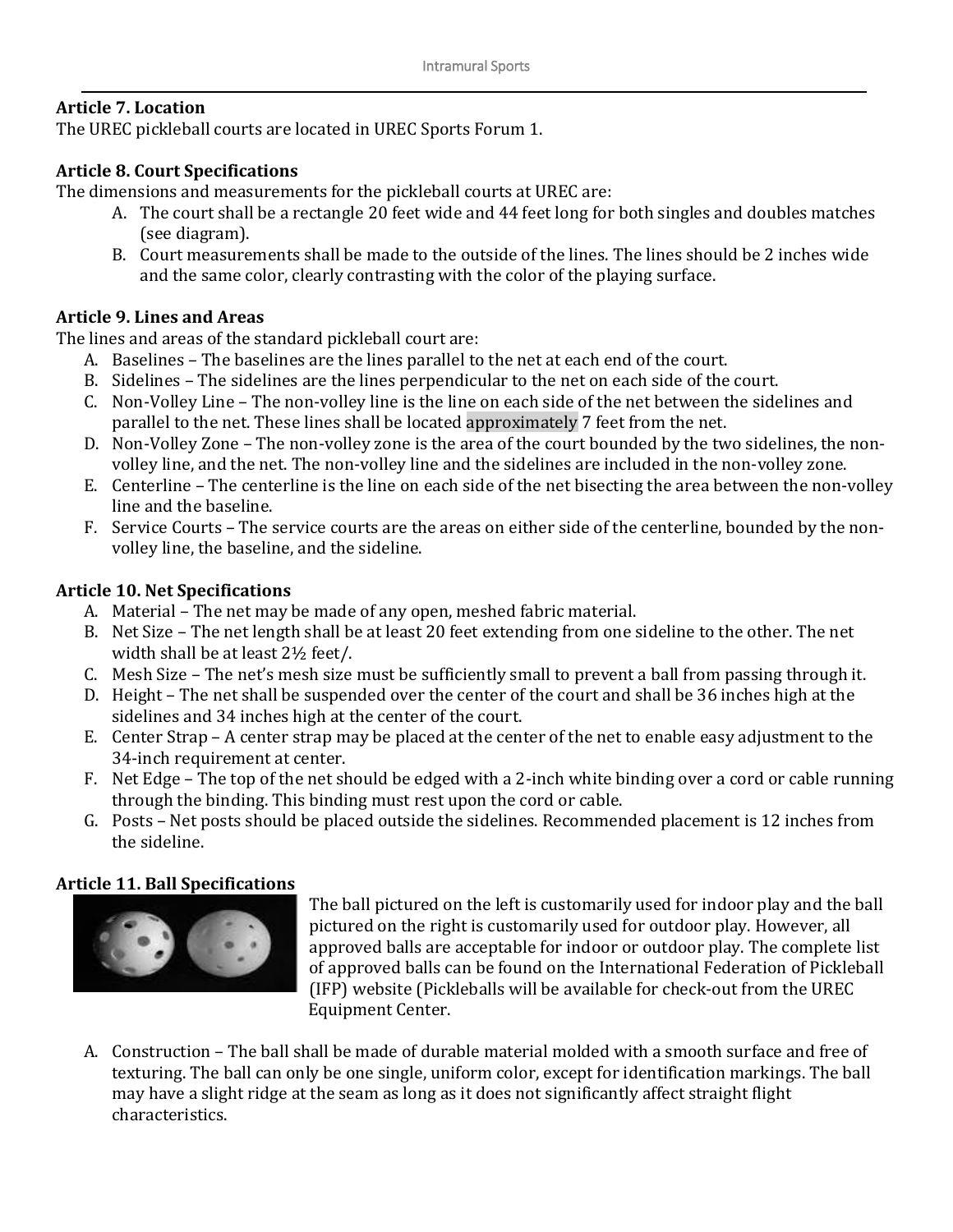- B. Size The ball shall be 2.874 inches to 2.972 inches in diameter. The maximum out-of-round diameter variance shall not be greater than +/-0.020 inch.
- C. Weight The ball shall weigh between .78 and .935 ounces.
- D. Bounce The ball shall have a bounce of 30 to 34 inches when dropped from a height of 78 inches to the top of the ball onto a granite surface plate that is a minimum of 12"x12"x4". The test is to be performed at an ambient temperature of 75 to 80 degrees F.
- E. Hardness The ball shall have a hardness of 40 to 50 on a Durometer D scale at a temperature of 75 to 80 degrees F.
- F. Design The ball shall have a minimum of 26 to a maximum of 40 circular holes, with spacing of holes and overall design of the ball conforming to straight flight characteristics.
- G. Approval The Intramural Sports Staff will determine whether or not a ball is legal to use.

# **Article 12. Paddle Specifications**

- A. Material The paddle may be made of any material judged safe and not prohibited in these rules. The paddle shall be made of relatively rigid, non-compressible material meeting the specifications of the "Paddle Material Specifications" document on the IFP website.
- B. Surface The paddle hitting surface shall not contain holes, indentations, rough texturing, tape, or any objects or features that allow a player to impart additional spin on the ball. The paddle hitting surface shall not be adversely reflective, such that it has the potential to obscure the vision of opposing player(s).
- C. Paint The surface may be painted but must otherwise adhere to the general surface requirements.
- D. Depictions Any writing or pictures on the paddle must be in good taste, non-reflective, and free from any inappropriate or offensive artwork, words, or phrases.
- E. Size The combined length and width including any edge guard and butt cap shall not exceed 24 inches. The paddle length cannot exceed 17 inches. There is no restriction on paddle thickness.
- F. Weight There is no restriction on paddle weight.
- G. Alterations The only alterations that can be made to a commercial paddle are changes to the grip, adding an edge guard, and adding name decals and/or other identification markings on the paddle face. These decals/markings can extend no farther than 1" above the top of the handle nor more than 1/2" from the outer edge guard if in place. Altered paddles must meet all specifications. Homemade paddles are not permitted.
- H. *Prohibited Surface Features and Mechanical Features*
	- a. *Anti-skid paint or any paint textured with sand, rubber particles, or any material that causes additional spin*
	- b. *Rubber and synthetic rubber*
	- c. *Sandpaper*
	- d. *Moving parts that can increase head momentum*
	- e. *Springs or spring-like material*
	- f. *Flexible membranes or any compressible material that creates a trampoline effect*
	- g. *Electrical, electronic, or mechanical assistance of any sort*
- I. Violation If a paddle violates the above rules, the Intramural Sports Staff has the authority to enforce a paddle change. If the player in violation refuses to change the paddle, the Intramural Sports Staff may declare a forfeiture of the match.

# **Article 13. Clothing/Equipment**

A. Safety/Distraction – A player may be required to change wet, extremely loose-fitting, or otherwise distracting garments.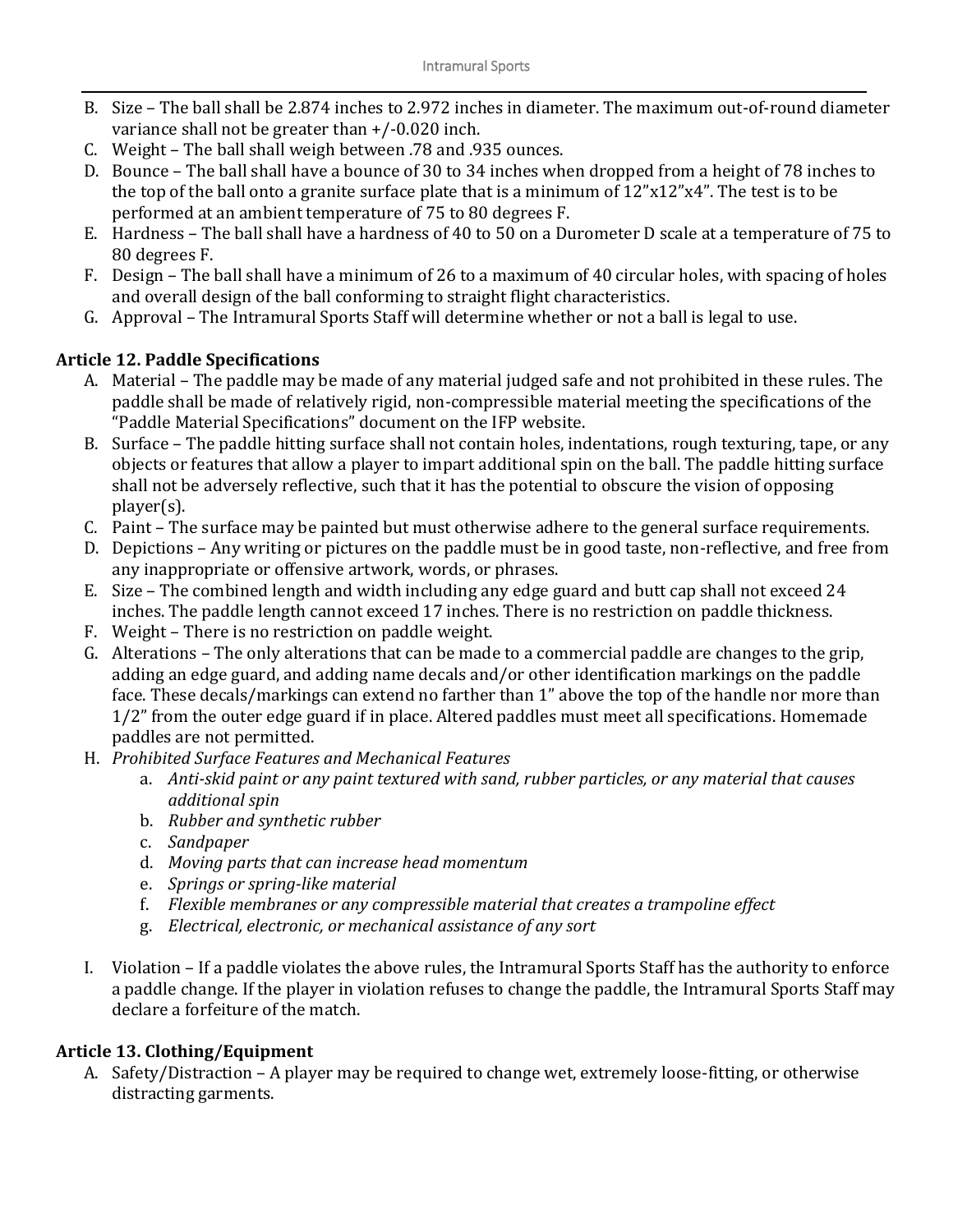- B. Jewelry Players are not permitted to wear any jewelry while participating in Intramural Sports activities. Medical alert bracelets/necklaces are permitted and must be taped to the body.
- C. Depictions Insignias, pictures, and writing on the clothing must be appropriate and in good taste. Anything deemed offensive or inappropriate will not be permitted.
- D. Shoes Shoes must be closed-toed and have soles that do not mark or damage the court's playing surface.
- E. Violation If a player's clothing violates these rules, the Intramural Sports Staff has the authority to enforce clothing changes. If the player refuses, the Intramural Sports Staff may declare forfeiture of the match.

## **RULE 3 – TEAMS-SCORING-GAME-MATCH**

## **Article 1. Minimum Player Requirement**

In doubles, a team will need at least one player on the roster and present at the scheduled match time in order to start a match. Each doubles team shall designate a captain to act as the team's representative.

#### **Article 2. Rosters**

All participants must be listed on the official team roster prior to their participation in any Intramural Sports activity. Roster provisions are outlined in the Intramural Sports Manual, which can be found on the UREC – Intramural Sports website.

#### **Article 3. Captain's Choice**

If, at game time, one team has not met the minimum player requirement and their opponents have, the Captain's Choice rule will go into effect. Captain's Choice provisions are outlined in the Intramural Sports Manual, which can be found on the UREC – Intramural Sports website.

## **Article 4. Scoring**

Only the serving team can score points. Points are scored by legally serving a ball that is not touched by the opponent (an ace) or by winning the rally (faulting by the opponent).

## **Article 5. Game**

The first side scoring 11 points and leading by at least 2 points wins. If both sides are tied at 10 points, then play continues until either one side wins by 2 points or one side scores 15 points.

#### **Article 6. Match**

Matches will be played best 2 of 3 games. Each game will be played under the scoring rules outlined in Rule 3, Article 2.

## **Article 7. Calling the Score**

The score should be called as three numbers. The proper sequence for calling the score is: server score, receiver score, then, for doubles only, (server) 1 or 2. To start a match, the score will be called as zero – zero – two." Prior to the potential final game or match point, DO NOT add any phrase such as "potential game point" or "potential match point."

## **RULE 4 – TIMING**

## **Article 1. Duration of a Match**

Matches will be scheduled in 45-minute intervals, but there will be no time limit to the duration of matches.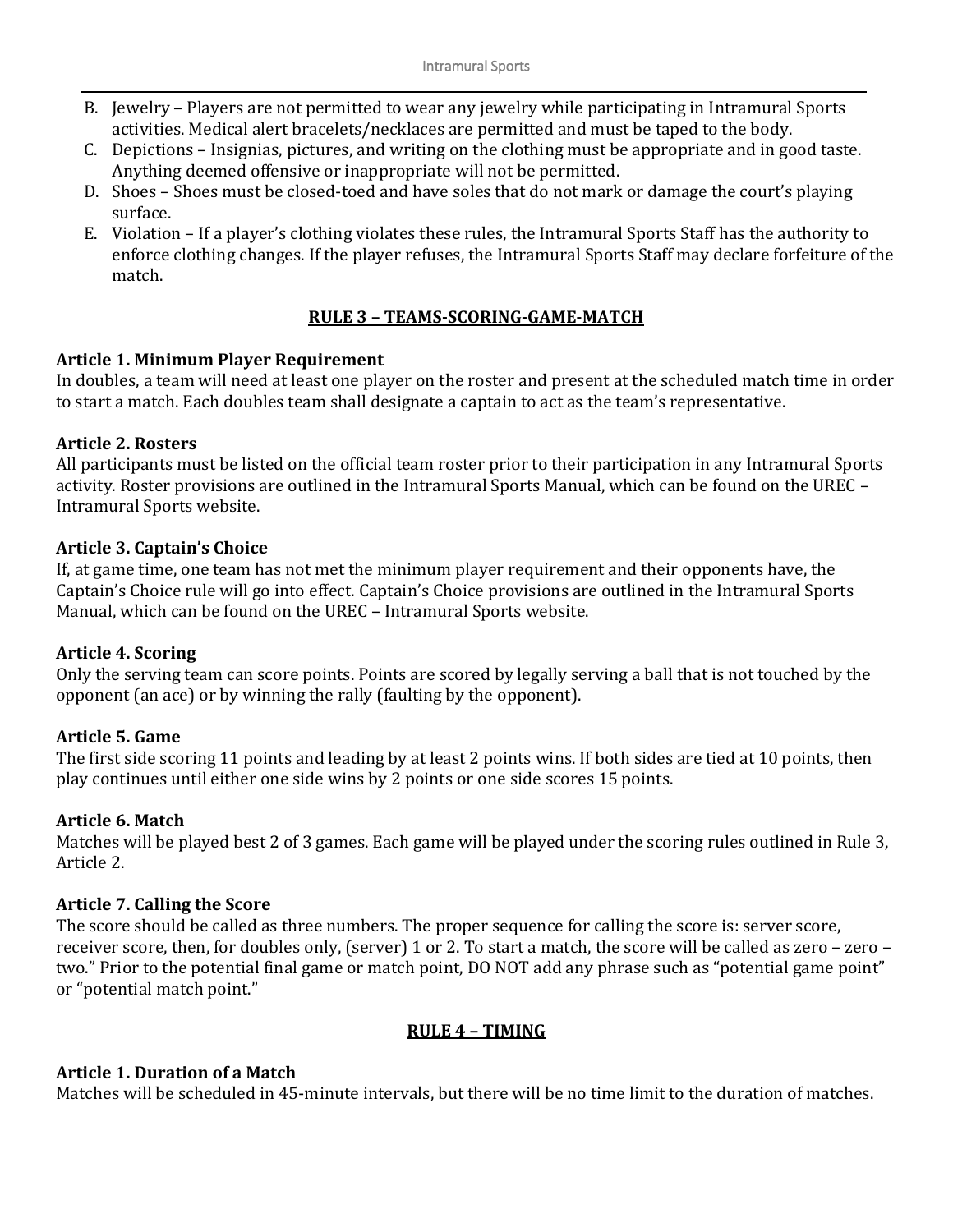# **Article 2. Time-Outs**

There will be no team time-outs at any point during the match. Any player may call time-out for an object coming onto the playing surface as in Rule 6-6-4.

# **RULE 5 – DEFINITIONS**

- **A. Carry –** Hitting the ball in such a way that it does not bounce away from the paddle but tends to be carried along on the face of the paddle during its forward motion.
- **B. Cross-court –** The court diagonally opposite your court.
- **C. Dead Ball –** A dead ball is declared after a fault. See "fault.**"**
- **D. Dink Shot –** A soft shot that is intended to arc over the net and land within the non-volley zone.
- **E. Double Bounce –** A ball that bounces more than once, on one side, before it is returned.
- **F. Double Hit –** One side hitting the ball twice before it is returned over net. Double hits may occur by one player or could involve both players on a team.
- **G. Drop Shot –** A groundstroke shot that falls short of the opponent's position.
- **H. Drop Shot Volley –** A volley shot that is designed to "kill" the speed of the ball and return it short, near the net, to an opponent positioned at or near the baseline. This shot is especially effective when initiated close to the non-volley line.
- **I. Fault –** A fault is any action that stops play because of a rule violation.
- **J. Groundstroke –** Hitting the ball after one bounce.
- **K. Half Volley –** A groundstroke shot where the paddle contacts the ball immediately after it bounces from the court and before the ball rises to its potential height.
- **L. Hinder –** Any element or occurrence that affects play. Examples: a stray ball that enters the court or people who disrupt play by walking across the court.
- **M. Let –** A serve that hits the net cord and lands in the service court. May also refer to a rally that must be replayed for any reason.
- **N. Lob –** A shot that returns the ball as high and deep as possible, forcing the opposing side back to the baseline.
- **O. Non-Volley Zone –** The section of court adjacent to the net in which you cannot volley the ball. It includes all lines surrounding the zone. The NVZ is only two-dimensional and does not rise above the court surface.
- **P. Second Serve –** A term used to describe the condition when a serving team begins the game or subsequently loses the first of its two allocated serves.
- **Q. Overhead Slam/Smash –** A hard, overhand shot usually resulting from an opponent's lob, high return, or high bounce.
- **R. Passing Shot –** A volley or groundstroke shot that is aimed at a distance from the player and is designed to prevent return of the ball (i.e., a line drive close to the sideline).
- **S. Permanent Object –** Any object near the court or hanging over the court that interferes with the flight of the ball. Permanent objects include the ceiling, walls, fencing, lighting fixtures, net posts, spectators, and all other objects around and above the court.
- **T. Rally –** Continuous play that occurs after the serve and before a fault.
- **U. Replays –** Any rallies that are replayed for any reason without the awarding of a point or a side out.
- **V. Service Court –** The area on either side of the centerline, bounded by the non-volley line, the baseline, and the sideline. All lines are included in the service court except the non-volley line.
- **W. Side Out –** Declared after one side loses its service and other side is awarded service.
- **X. Volley –** Hitting the ball in the air, during a rally, before the ball has a chance to bounce onto the court.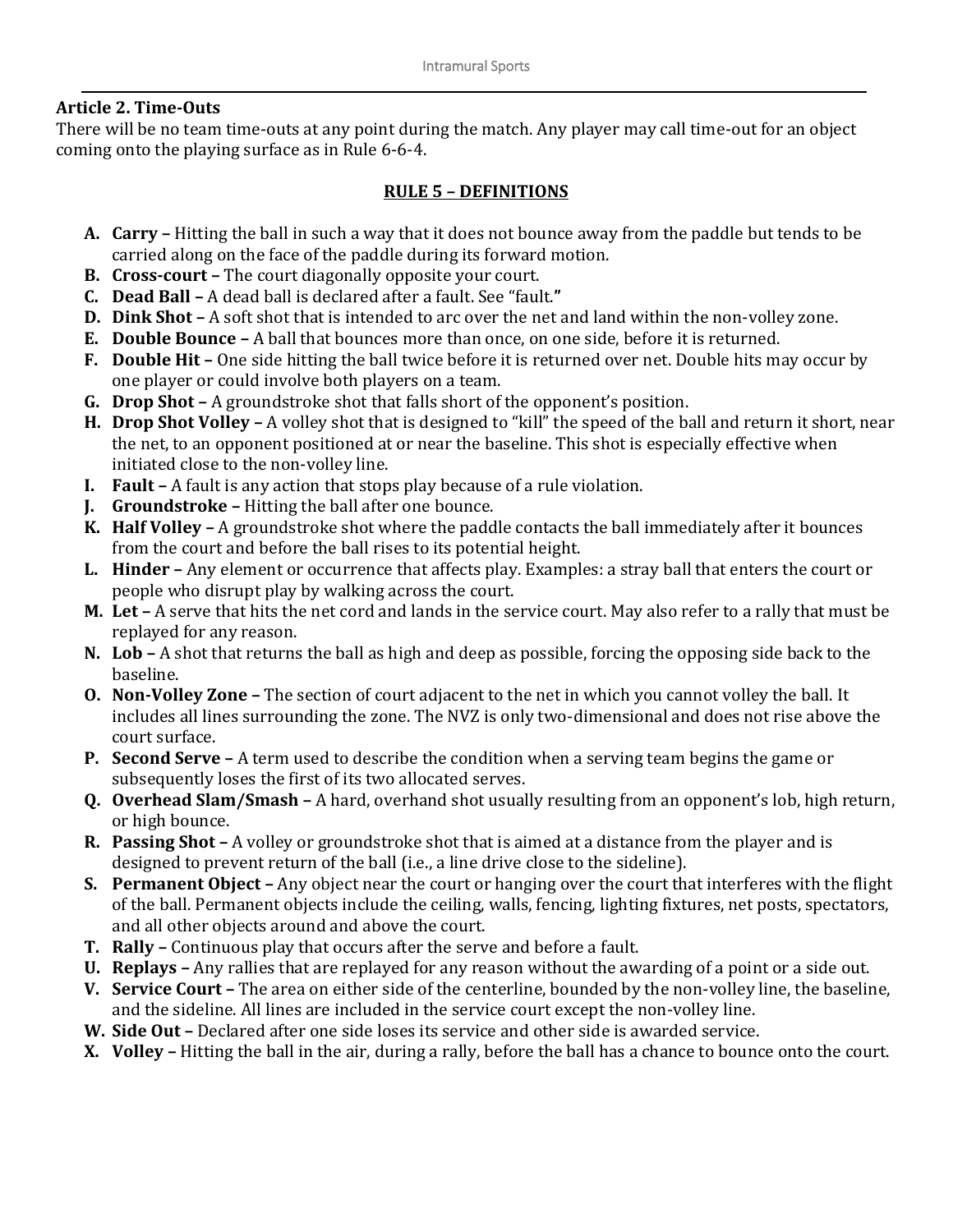# **RULE 6 – SERVICE**

# **Article 1. Serve Motion**

The serve must be made with an underhand stroke so that contact with the ball is made below waist level (waist is defined as the navel level).

**NOTE:** Underhand Defined – The arm must be moving in an upward arc and the paddle head shall be below the wrist when it strikes the ball (paddle head is that part of the paddle excluding the handle. The highest point of the paddle head cannot be above any part of line formed the wrist joint bends).

# **Article 2. Server Position**

At the beginning of the serve, both feet must be behind the baseline. At the time the ball is struck, at least one foot must be on the playing surface or ground behind the baseline and the server's feet may not touch the playing surface in an area outside the confines of the serving area. The serving area is defined as the area behind the baseline and on or between the imaginary lines extended from the court centerline and each sideline.

# **Article 3. The Serve**

The ball must be struck before it hits the playing surface. The ball must land in the opponent's crosscourt (diagonally opposite court) service court.

- A. Placement The serve must clear the net and the non-volley line and land in the opponent's service court. The serve may land on any service court line except the non-volley line.
- B. Interference If the serve clears the net and the receiver or the receiver's partner interferes with the flight of the ball on the serve, it is a point for the serving team.

# **Article 4. Service Foot Fault**

During the serve, when the ball is struck, the server's feet shall not:

- 1. Touch the area outside the imaginary extension of the sideline.
- 2. Touch the area outside the imaginary extension of the centerline.
- **3.** Touch the court, including the baseline.

# **Article 5. Service Faults**

During the service, it is a fault if:

- 1. The server misses the ball when trying to hit it. If the ball lands on the ground without the server swinging at the ball, it is not a fault.
- 2. The served ball touches any permanent object before it hits the ground.
- 3. The served ball touches the server or server's partner, or anything the server or server's partner is wearing or holding.
- 4. The served ball lands on the non-volley line.
- 5. The served ball hits the net and lands on the non-volley line or inside the non-volley zone.
- 6. The served ball lands outside the service court.
- 7. The served ball hits the net and lands outside the service court.

# **Article 6. Service Lets**

The serve is a let and will be replayed if:

- 1. The serve touches the net, strap, or banc, and is otherwise good and lands in the service court.
- 2. The ball is served when the receiver is not ready.
- 3. The served ball hits the net and strikes the receiver or the receiver's partner.
- 4. Any player calls a time out because an object causes a distraction by coming within the playing area.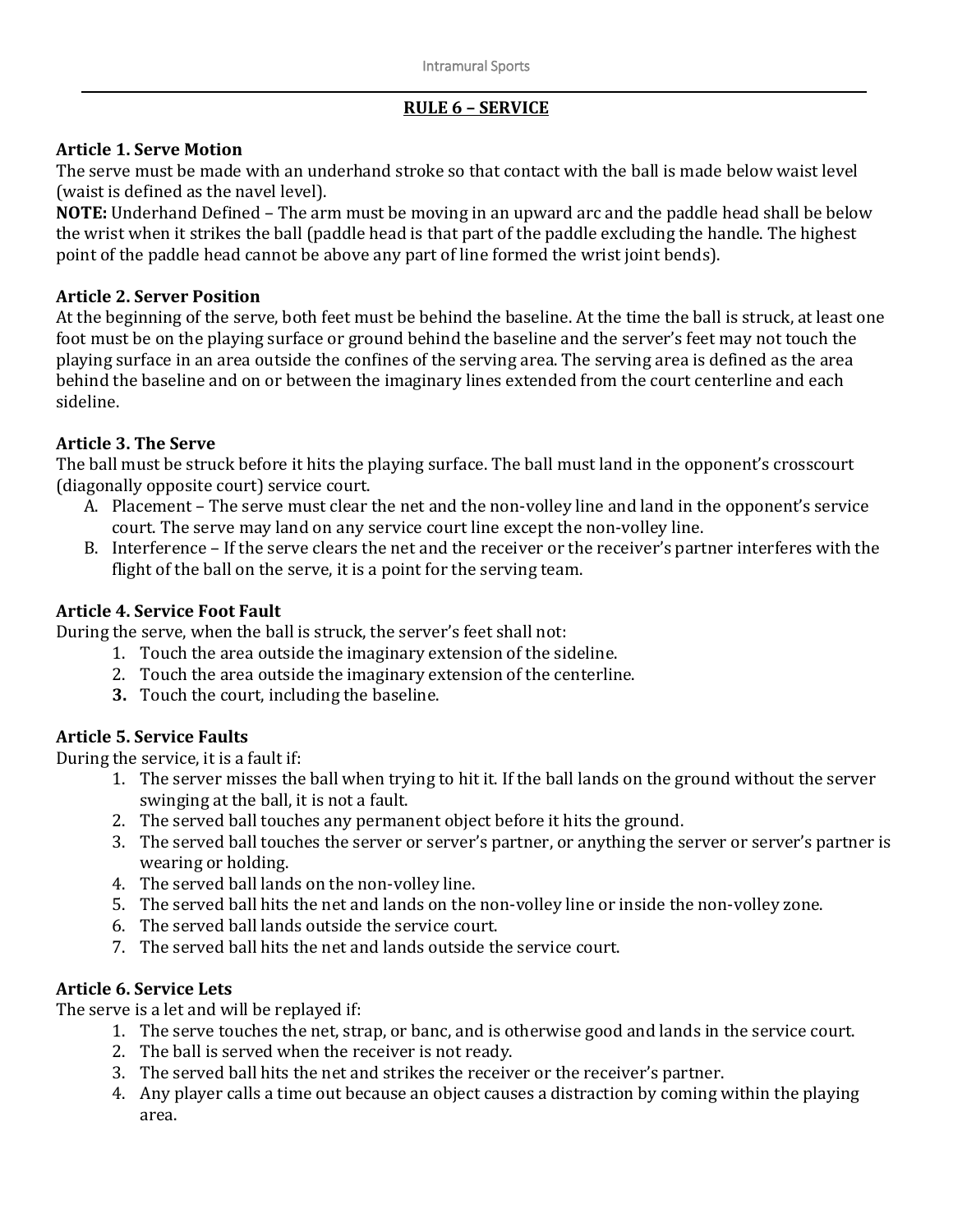5. Any player may call a let. If the serve is appealed to the Intramural Sports Staff and the Intramural Sports Staff clearly saw that the serve did not touch the net, then a point is awarded to the serving team.

**NOTE:** There is no limit to the number of lets a server may serve.

## **Article 7. The Receiver**

The receiver is the player diagonally opposite from the server. In doubles, this position corresponds to the player's score and starting position. There is no restriction on the receiver's position.

#### **Article 8. Double Bounce Rule**

The serve and the service return must be allowed to bounce before striking the ball. That is, each side must play a groundstroke on the first shot following the serve. After the initial groundstrokes have been made, play may include volleys.

## **Article 9. Readiness**

Serves shall not be made until the receiver is ready and the score has been called. Serving before the score is called shall result in a fault and loss of serve. Server shall call the score when he/she determines that the players should be in position to resume play.

- A. Not Ready Signals The receiver must use one of the following to signal that he/she is not ready to receive the serve:
	- **a.** Raising the paddle above his/her head
	- **b.** Raising the non-paddle hand above his/her head
	- **c.** Completely turning his/her back to the server
- B. Doubles When calling the score in doubles, the server does not have to wait for the receiver's partner or the server's partner to be ready. It is the receiver's responsibility to signal not ready for his/her partner.
- C. In Motion Once the server starts the serving motion, the receiver cannot become not ready.
- D. Wrong Score Called If the server calls the wrong score, any player may stop play at any time before the return of serve to ask for a correction. A player that interrupts play after the return of serve will have committed a fault and shall lose the rally. A player that interrupts play after the serve when there was not an error in the score will have committed a fault and shall lose the rally.
- E. The 10-Second Rule The 10-Second Rule applies to both server and receiver, each of whom is allowed up to 10 seconds after the score is called to serve or be ready to receive. It is the server's responsibility to look and be certain that the receiver is ready to receive serve.

## **RULE 7 – SERVICE SEQUENCE**

## **Article 1. Singles**

- A. At the start of each game, the server begins the serve on the right side and alternates from right to left to right, etc., as long as the server holds the serve.
- B. The server must serve to the crosscourt (court diagonally opposite) service court.
- C. The server's score will always be even (0, 2, 4, 6…) when serving from the right side and odd (1, 3, 5, 7…) when serving from the left side (only in singles play).

## **Article 2. Doubles**

- A. The service always starts in the right-hand court and alternates from right the left to right, etc., as long as server holds serve.
- B. The server must serve to the crosscourt (court diagonally opposite) service court. There is no restriction on the position of the server's partner.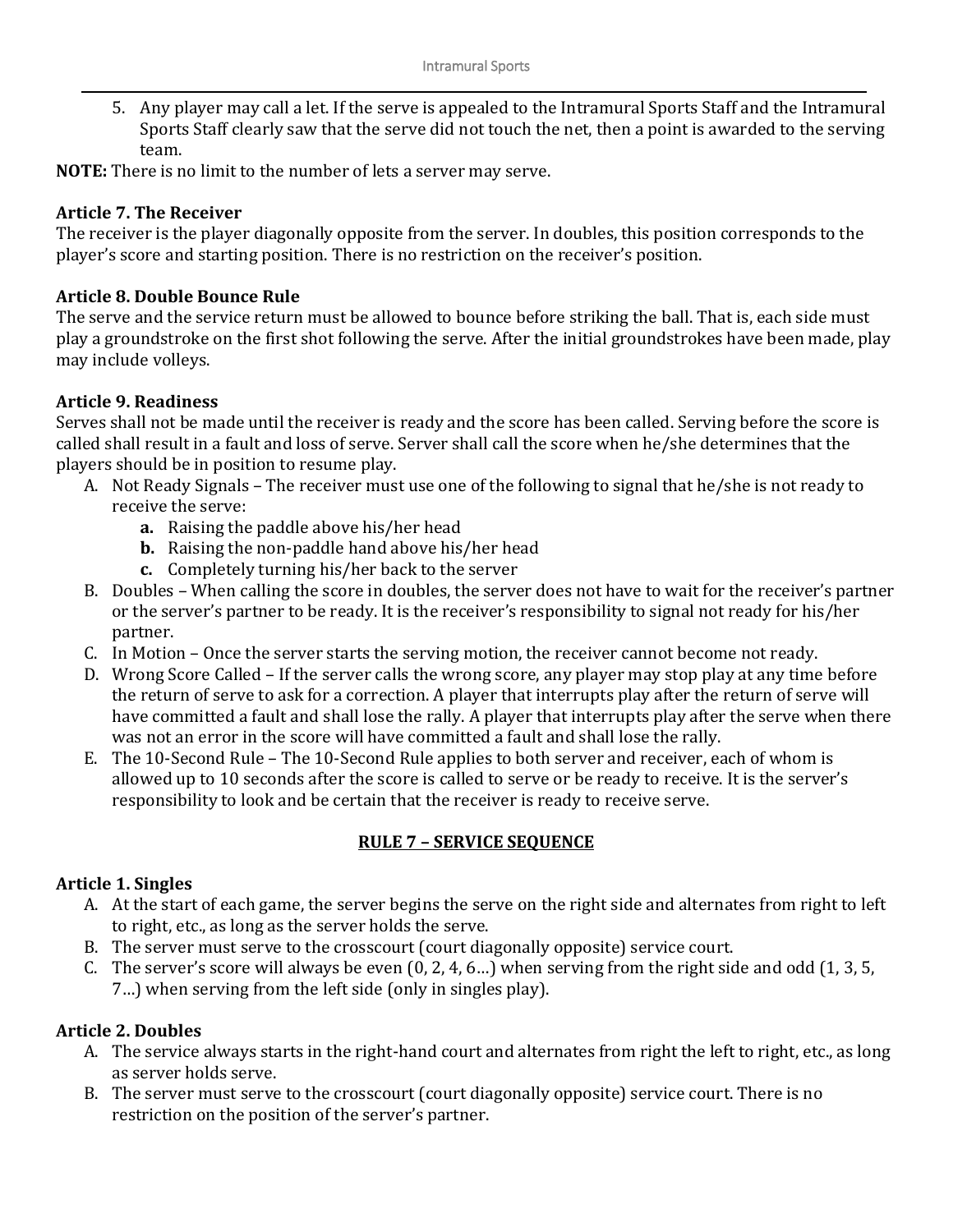- C. The team's points will be even when the game's starting server is on the right-hand side. Points will be odd when the game's starting server is on the left-hand side.
- D. The team serving the initial serve of a game can commit only one fault before service is passed on to the opposing team. After that, each team member serves until that player loses the serve when the team commits a fault. After both players have lost their serves, the serve passes to the opposing team.
- E. The server will alternate between right and left service courts upon scoring a point. After the first server's team faults, the second server will continue to serve from that server's last side position and then alternate positions as long as the serving team continues to win points.
- F. If the ball is served by the wrong team member or from the wrong court, the service is a fault. If the fault was by the first server, then the first service is lost and the correct second server serves from the correct service position. If the fault was by the second server, then it is a side out. A point made from an incorrect server will not be retained unless play has continued and another point has been scored or the opposing team has served.
- G. The receiver is the person on the diagonally opposite side of the court from the server. In doubles, this position corresponds to the player's score and starting position.
- H. The receiver is the only player who may return the ball. If the wrong player returns the ball, it is a point for the serving team.
- I. The receiver's partner may be anywhere on or off the court.
- J. The receiving team does not alternate positions when a point is scored by the serving team. The receiving team may switch positions after the return of serve, but after the rally is over, the players must return back to their original positions, which correspond to the team's score and the players' starting positions.

## **Article 3. Service/Side Selection and Rotation**

- A. Before the match, service and sides will be selected by a coin toss conducted by the Intramural Sports Staff. If the winner of the toss chooses to serve or receive, the loser of the toss picks starting side. If the winner chooses starting side, the loser chooses to serve or receive.
- B. Sides and initial service will be switched upon completion of each game.
- C. Sides will be switched in a third game after the first team reaches a score of 6 points. Serve remains with the player holding the serve.

# **RULE 8 – LINE CALL RULES**

## **Article 1. Lines**

- A. Served balls that clear the non-volley line and land on any other service court line are good.
- B. Balls in play (except on serve) that land on any court line are good.
- C. A ball contacting the playing surface outside of the baseline or sideline, even though the edge of the ball overlaps the line, is considered out of bounds.

# **Article 2. Code of Ethics for Line-Calling**

Pickleball is played according to specific rules. It also requires a code of ethics for line-calling responsibilities when performed by players.

The player, when assigned line-calling duties, operates under the principle that all questionable calls must be resolved in favor of the opponent. The basic elements are:

- 1. Players will call the lines on their side of the court (excluding the non-volley line on a serve).
- 2. The opponent gets the benefit of the doubt on line calls made.
- 3. Spectators should not be consulted on any line calls. Spectators may be prejudiced, unqualified, or not in position to see the call; and therefore they cannot participate.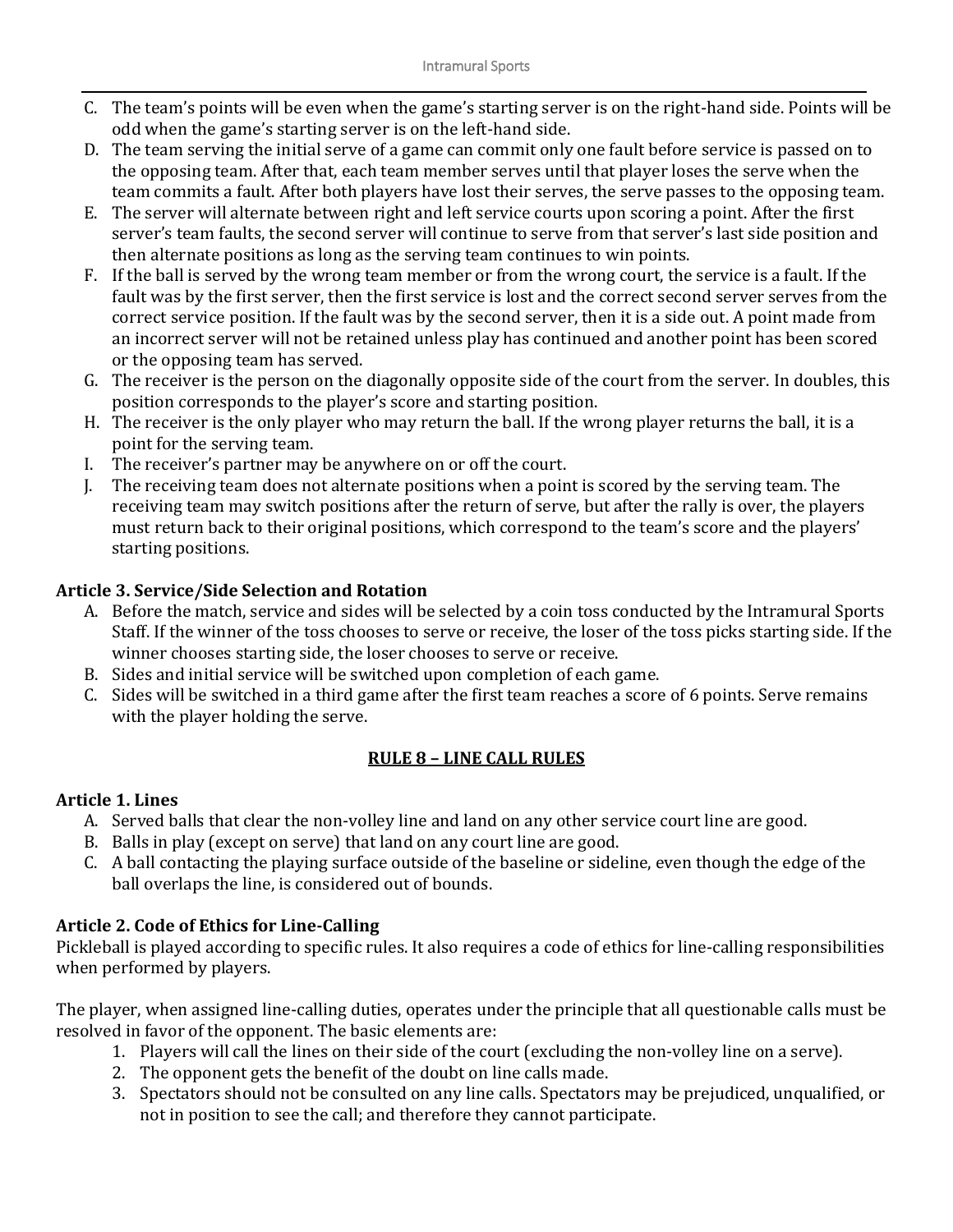- 4. All participants should strive for accuracy in making line calls.
- 5. No player should question an opponent's call unless asked. A player should ask the opponent's opinion if the opponent was in a better position to see the call. An opponent's opinion, if requested, shall be accepted. The opinion of a player looking down the line is more likely to be accurate than one looking across the line.
- 6. Don't call a ball "out" when you are looking across the line unless you can clearly see the space between the line and the ball as it hits. The player's depth of field judgment, based on the laws of parallax, prevent accurate judgment in these cases.
- 7. All "let" or "out" calls must be made instantly; otherwise the ball is presumed good and still in play. "Instantly" is defined as calling "let" or "out" prior to the ball being hit by the opponent or before it has gone out of play.
- 8. Any ball that cannot be called "out" is presumed to be "in." The player cannot claim a "let" (replay) because the ball was not seen. The opponent's opinion can be requested, and, if the opponent says the ball was "in" or the opponent could not see it, the ball must be declared "in."
- 9. Players should not request a "let" (replay) because they were not sure the ball was "out" or "in." In this case, benefit of the doubt goes to the opponent.
- 10. In doubles play, if one player calls the ball "out" and the partner calls it "in," then doubt exists, and the ball must be declared "in."
- 11. Line calls should be promptly signaled by hand or voice, regardless of how obvious they may seem.
- 12. If, while the ball is in the air, a player yells "out," "no," "bounce it," or any other word to communicate to his/her partner that the ball may be out, it shall be considered player communication. If the ball lands in, play will continue. If the out call is made after the ball has hit the playing surface, it shall be considered a line call and play shall stop.

# **RULE 9 – FAULT**

## **Article 1. Fault**

A fault is any action that stops play because of a rule violation. A fault will be declared for the following:

- 1. Hitting the ball into the net on the service or any return.
- 2. Hitting the ball out of bounds.
- 3. Failure to hit the ball before it bounces twice on the player's court.
- 4. Violation of a service rule (See Rule 4).
- 5. A player, player's clothing, or any part of a player's paddle touches the net or the net post when the ball is in play.
- 6. The ball in play strikes a player or anything the player is wearing or carrying. There is one exception to this rule: if the ball strikes the player's paddle hand below the wrist, the ball is still in play. If the ball strikes a player standing out of bounds before a fault has occurred, that player loses the rally. In doubles, if the serve strikes the receiver's partner, it is a point for the serving team, providing it is not a let serve or a fault serve. This rule also includes balls that appear to be hit out of bounds; during play, if you catch the ball or try to stop it from heading out of bounds, you lose the rally.

**NOTE:** If the player is in the process of changing hands with both hands on the paddle or is attempting a two-handed stroke and either hand is hit below the wrist, then the ball shall be considered in play.

- 7. A ball in play strikes any permanent object before bouncing on the court. **NOTE:** If the ball in play hits a permanent object after it has bounced on the court, the player who hit the ball wins the rally. If the ball in play hits a permanent object before it bounces on the court, it is a fault.
- 8. Violation of non-volley zone rules (See Rule 11).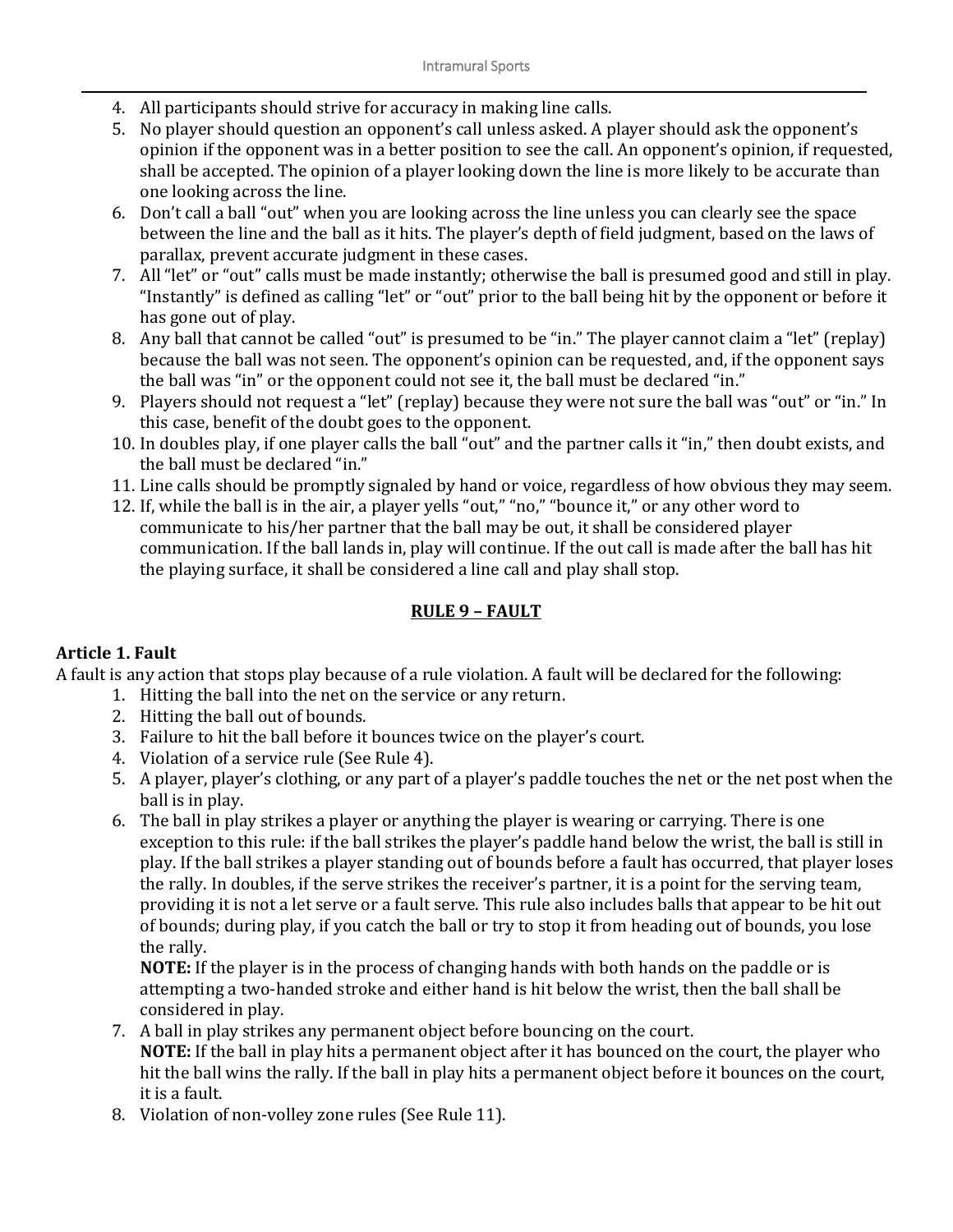- 9. Violation of other rules (See Rule 12).
- 10. The serve is made by bouncing the ball off the playing surface before hitting it.
- 11. A player hits the ball before it passes the plane of the net.

#### **RULE 10 – DEAD BALL**

#### **Article 1. Dead Ball**

- A. A dead ball is declared after any action that stops play.
- B. A ball is not declared dead until it has bounced twice or has violated one of the fault rules.

## **Article 2. Hinder**

A hinder called by a player will result in a dead ball and a replay.

## **RULE 11 – NON-VOLLEY ZONE**

#### **Article 1. Non-Volley Zone**

The non-volley zone is the area of the court (not the space above it) bounded by the two sidelines, the nonvolley line, and the net. The non-volley line and the sidelines are included in the non-volley zone.

#### **Article 2. Non-Volley Zone Fault**

- A. A fault will be declared if, in the act of volleying the ball, a player or anything the player is wearing or carrying touches the non-volley zone or touches any non-volley line. For example, a fault will be declared if, in the act of volleying the ball, one of the player's feet touches a non-volley line. **NOTE:** The act of volleying the ball includes the swing, the follow-through, and the momentum from the action. If the paddle touches the non-volley zone during the swing, it is a fault regardless of whether the touch occurred before or after contacting the ball.
- B. A fault will be declared if, in the act of volleying, the ball, the player's momentum causes the player or anything the player is wearing or carrying to touch the non-volley zone or touch any non-volley line. It is a fault if the player's momentum causes the player to touch anything that is touching the non-volley zone, including the player's partner. It is a fault even if the ball is declared dead before the player touches the non-volley zone.
- C. A fault will be declared if the player violates the intent of the non-volley zone rule. All volleys must be initiated outside of the non-volley zone. A maneuver such as standing within the non-volley zone, jumping up to hit a volley, and then landing outside the non-volley zone is prohibited. If a player has touched the non-volley zone for any reason, that player cannot volley the return until both feet have made contact with the playing surface completely outside the non-volley zone.
- D. Non-volley zone faults may be called by any player on either team.

## **Article 3. Non-Volley Zone Permissions**

- A. A player may step on the non-volley line or enter the non-volley zone at any time except when that player is volleying the ball. There is no violation if your partner returns the ball while you are standing in the non-volley zone. A player may enter the non-volley zone before or after returning any ball that bounces.
- B. A player may stand inside the non-volley zone to return balls that bounce. That is, there is no violation if a player does not exit the non-volley zone after hitting a ball that bounces.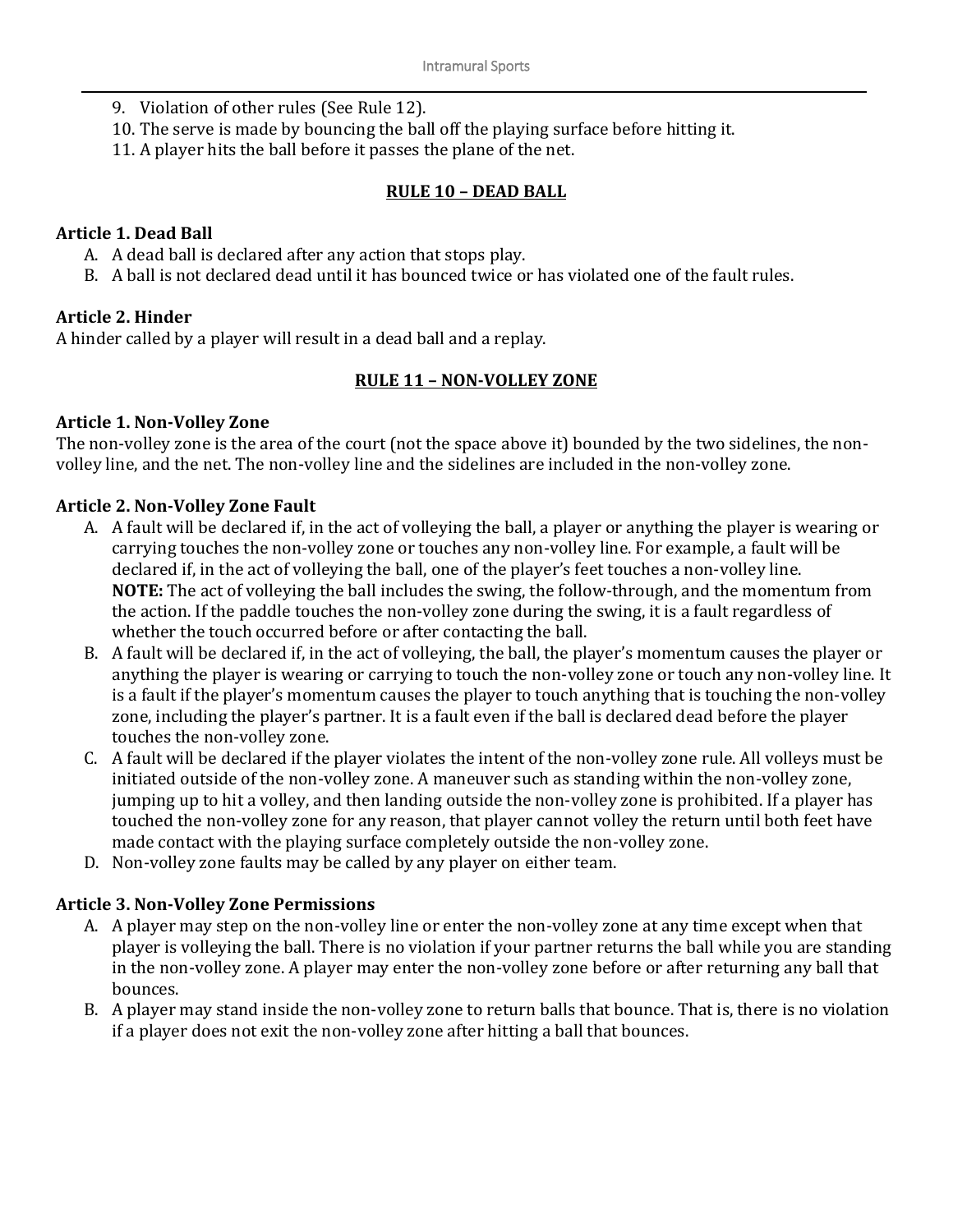# **RULE 12 – OTHER RULES**

#### **Article 1. Carry and Double Hits**

Balls can unintentionally be hit twice or "carried," but this must be during a continuous, not single-direction stroke. If the stroke is not continuous, not single-direction or if it is a definite second push, the hit is illegal.

#### **Article 2. Switching Hands**

A paddle may be switched from hand to hand at any time. Two-handed shots are also legal.

## **Article 3. Return Attempts**

A completely missed return shot does not, by itself, constitute a dead ball. The ball remains in play until it bounces twice or until any other fault has occurred.

#### **Article 4. Broken or Cracked Ball**

Play continues until the end of the rally. If a broken or cracked ball affected the outcome of the rally, the players may agree on a replay.

#### **Article 5. Injury During Game**

Rally continues to its conclusion, despite an injury to any of the players.

#### **Article 6. Player Equipment Problem**

A rally shall not be stopped or affected if a player loses or breaks a paddle or loses a personal item.

#### **Article 7. Items on the Court**

If anything a player is wearing or carrying lands on the court, it becomes part of the court. Therefore, if a ball in play hits the item on the court, the ball remains in play. If the item lands on the opponent's court, it is a fault. If the item lands in the non-volley zone as a result of a volley, it is a fault.

#### **Article 8. Distractions**

Players may not yell, stamp their feet, or otherwise try to distract an opponent when the opponent is about to play the ball. A player or anything the player is wearing or carrying may not cross the plane of the net (or the extension of the net beyond the posts) except when striking the ball.

**NOTE:** In doubles, team communication shall not normally be considered a distraction. However, loud communication at the time the opponent is about to strike the ball may be considered a distraction. If a distraction has occurred, it shall result in the loss of the rally.

## **Article 9. The Net Posts**

The net posts are positioned out of bounds. If a ball strikes the net post or anything attached to the net post, it is a fault and a dead ball is declared. This rule does not include the net, the net cable, or the rope between the net posts.

## **Article 10. The Net**

- A. The net and the wires or strings holding up the net are positioned (mostly) on the court. Therefore, if the ball strikes the top of the net or strikes the top net wire or string and lands in bounds, then it remains in play.
- B. Hitting the ball between the top and bottom net wires is a fault.
- C. If the ball bounces into a player's non-volley zone with enough backspin as to cause it to return back over the net, that player may reach over the net to hit the ball but may not touch the net. The player is